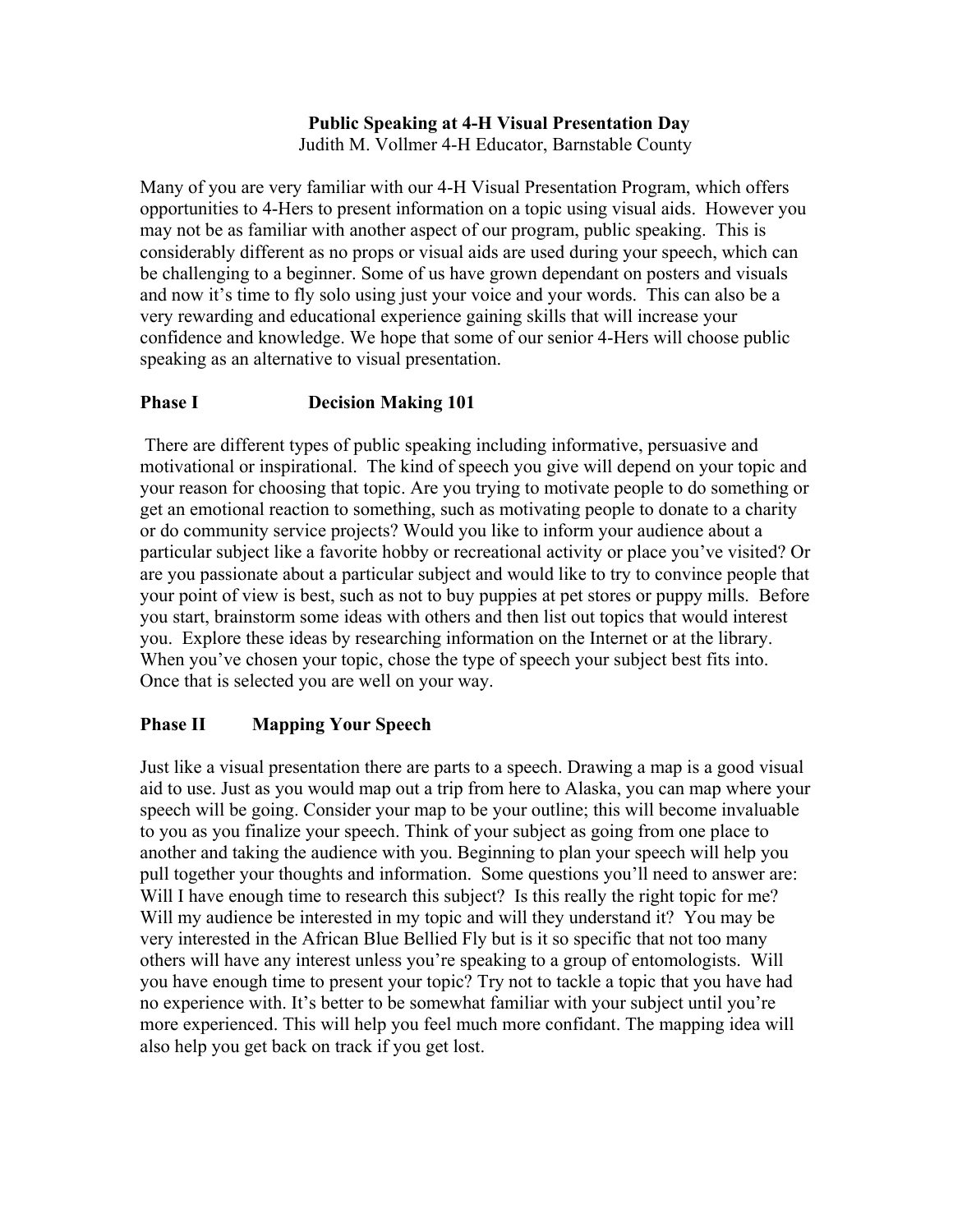Once you are ready to commit you'll need an introduction. You'll need a good opener so that the audience is eager to hear the information you are presenting. This could be the time for a wow factor, something that will really catch their attention, or the time to add humor or to show your enthusiasm for your topic. You may ask a question, state a fact, pose a challenge or tell a story, whichever way you decide to do your opener make sure it fits in with your theme and ties in with the rest of the speech. You'll also need to introduce yourself and your topic. It's also time to give them a glimpse of what the rest of your speech will be like but don't give everything away, keep them guessing so they are **interested** 

## **Phase III Organizing Your Speech**

Your goal will be to lead your audience on a wonderful interesting journey. Make sure your ideas flow naturally from one thing to the next using some keywords. You should have three strong points you'd like to cover with your theme. Make sure your enthusiasm and passion for your subject comes through. Show your confidence. Even if you're nervous never let the audience see you sweat. There's plenty of time for that later and by then it'll be over! Be upbeat and develop a pace for your speech. Practice when to pause to let a point digest ,or when to add humor or slow down for impact. Another element of a speech can be to entertain. Most people want to enjoy their experiences so blending the "show must go on" attitude with facts or opinions will go a long way with your audience.

This is the time to develop a relationship with the audience. Switch places with them and see if you feel as interested from another person's perspective. Remember you can't please everyone so be gracious even if your audience isn't. Never apologize if you make a mistake. Chances are you're the only one who knows that you did, so keep right on going as if nothing happened. If something is more noticeable, ask yourself what's the worst thing that could happen if you did make a mistake? Things happen, life happens, doors slam, babies cry and thunder cracks across the sky. It's all part of doing a presentation or speech. How you react to different situations shows the audience how prepared you are. After you're done with this part of your speech, you may want to go back to make changes to your opener. Remember it's a work in progress. .

## **Phase IV The Closer**

It's time to bring them back from their trip and on the way home what would you like them to remember. Make sure you'll have enough time for a good closing. Should you go back to the opener, restate the key points or just summarize it all? Once again tell the audience what you most want them to remember. Maybe it's creating a picture of this trip that will stay in their memory for a long time. Maybe it's stating facts over again to help them make a decision on which way they want to go. It could be a series of memories that will make them want to revisit this journey. One thing for sure, you'll need to keep smiling and end on a strong note. Thank your audience and tell them you appreciated their time.